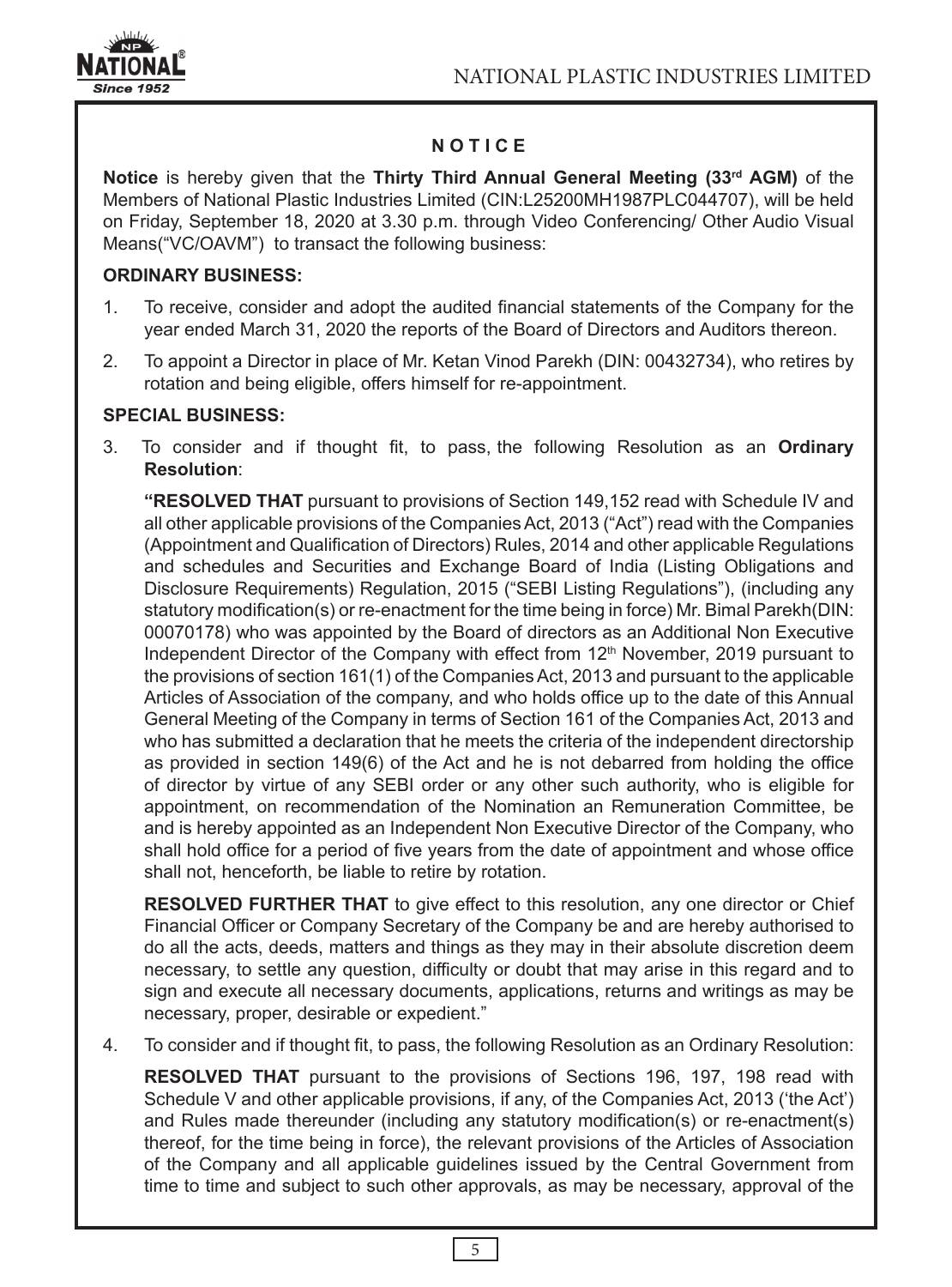

company be and is hereby accorded for the terms of remuneration payable to, including the remuneration to be paid in event of loss or inadequacy of profits in any financial year during the tenure of Mr. Harsh Parekh (DIN: 06854020) as the Whole Time Director of the Company, for a period of 2 (Two) years with effect from 1st June, 2020, on the terms and conditions, as set out in the explanatory statement annexed to the notice convening this meeting with liberty to the Board of Directors of the Company / Nomination and Remuneration Committee to alter and vary the terms and conditions of the said remuneration, in the best interests of the Company and as may be permissible at law.

**RESOLVED FURTHER THAT** the Board be and is hereby authorised to do all such acts, deeds, matters and things as may be deemed necessary to give effect to the above resolution."

5. To approve the remuneration payable to the cost auditor of the company

To consider and, if thought fit, to pass the following resolution as an Ordinary Resolution:

**"RESOLVED THAT** pursuant to the provisions of Section 148 and other applicable provisions of the Companies Act, 2013 read with the Companies (Audit and Auditors) Rules, 2014 (including any statutory modification(s) or re-enactment(s) thereof, for the time being in force), M/s. N. Ritesh & Associates, Cost Accountants (Firms Registration No. R100675) appointed by the Board of Directors as Cost Auditors of the Company to conduct audit of cost records of the Company for the financial year 2020-2021 be paid a remuneration of Rs. 75,000/- (Rupees Seventy Five Thousand only)

**RESOLVED FURTHER THAT** the Board of Directors of the Company be and is hereby authorized to do all acts and take all such steps as may be necessary, proper or expedient to give effect to this resolution."

> **By the order of Board of Directors For National Plastic Industries Limited**

> > **Sd/- PARESH VINOD PAREKH CHAIRMAN (DIN: 00432673)**

**Date: 14th August 2020 Place: Mumbai**

**Registered Office:**

Office No. 213,214 & 215, 2<sup>nd</sup> Floor, Hubtown Solaris, N. S. Phadke Marg, Andheri (East), Mumbai – 400069. Tel: +91 22 67669999, fax: +91 22 67669998, Email: investor@nationalplastic.com Website: www.nationalplastic.com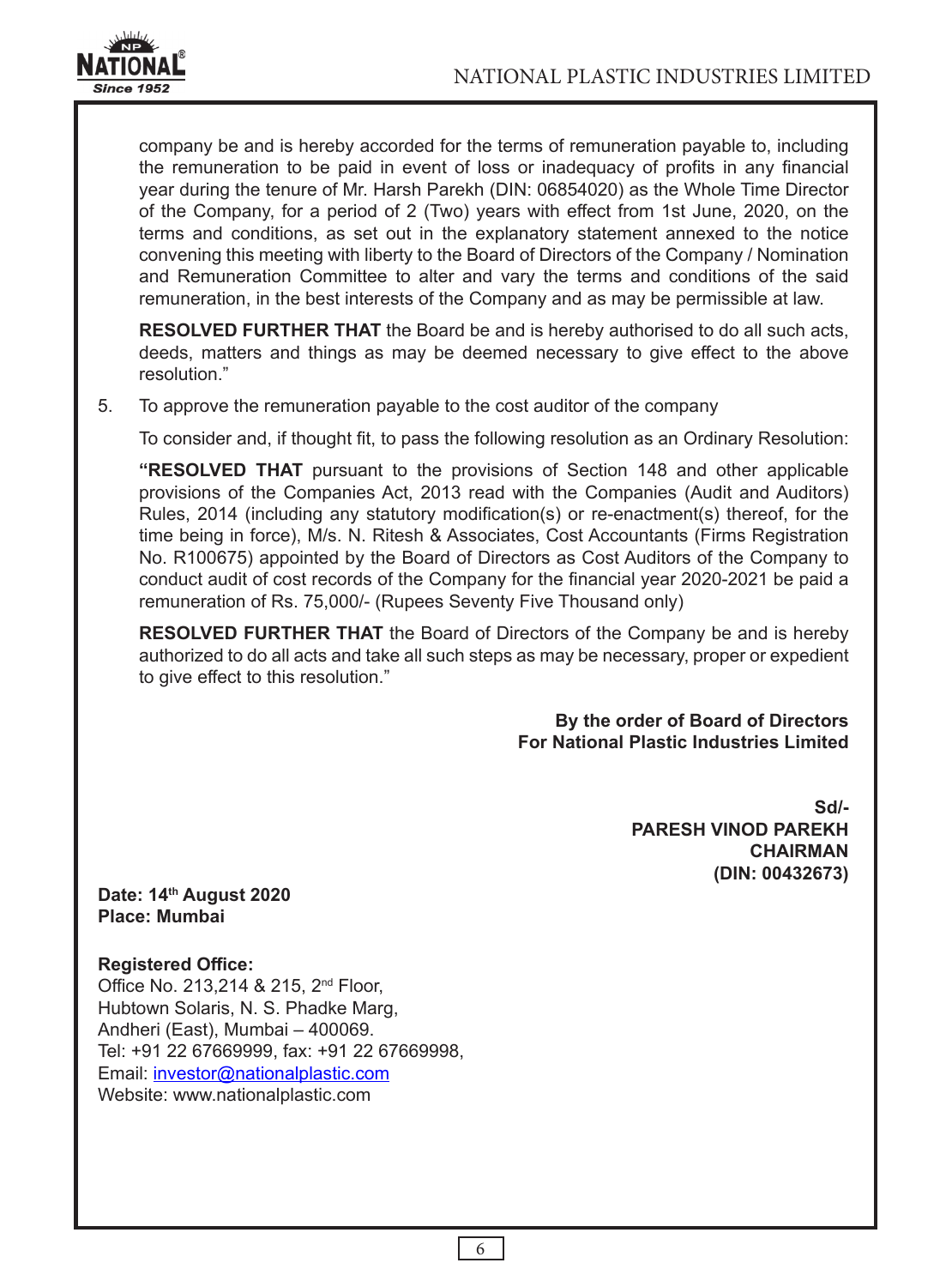

## **EXPLANATORY STATEMENT PURSUANT TO SECTION 102(1) OF THE COMPANIES ACT, 2013.**

The following statement sets out all material facts relating to special business mentioned in the Notice.

## **Item No. 3:**

Pursuant to the provisions of Section 161(1) of the Companies Act, 2013 (the Act) and the Articles of Association of the Company, the Board of Directors (the Board) has appointed, Mr. Bimal Parekh as an Additional Non Executive Independent Director of the Company with effect from 12th November, 2019 who would hold office upto the date of the ensuing Annual General Meeting. Further he was also appointed as Independent Director for a period of five years subject to approval of Members of the Company.

Mr. Bimal J. Parekh is a B.Com graduate from Mumbai University. He has over 30 years of experience in Equity Broking, Investment Management and Corporate Finance related activities and possesses invaluable experience in broking house operations, right from marketing to business development and servicing of high net worth individuals and institutional investors.

Brief profile of Mr. Bimal Parekh as stipulated under Regulation 36(3) of the SEBI Listing Regulations is given as an annexure to this Notice.

Mr. Bimal Parekh is not disqualified from being appointed as a Director in terms of Section 164 of the Act and has given his consent to act as a Director of the Company. The Company has also received a declaration from Mr. Bimal Parekh stating that he meets with the criteria of independence as prescribed under sub-section (6) of Section 149 of the Act and SEBI Listing Regulations and he is not debarred from holding the office of director by virtue of any SEBI order or any other such authority.

In the opinion of the Board, Mr. Bimal Parekh fulfils the conditions for his appointment as an Independent Director as specified in the Act. Keeping in view his expertise and vast knowledge, it will be in the interest of the Company to appoint Mr. Bimal Parekh as an Independent Director, not liable to retire by rotation. He shall be paid remuneration by way of fee for attending meetings of the Board or Committees thereof or for any other purpose whatsoever as may be decided by the Board, reimbursement of expenses for participating in the Board and other meetings.

Copy of the letter of appointment of Mr. Bimal Parekh as an Independent Director setting out the terms and conditions is available for inspection by members at the Registered Office of the Company on all working days (Monday to Friday) during business hours, upto the date of the Annual General Meeting.

Except Mr. Bimal Parekh, none of the other Directors, Key Managerial Personnel of the Company and their relatives are concerned or interested (financially or otherwise), in this resolution.

The Board recommends the Resolution at Item No. 3 of the accompanying Notice for approval by the Members.

### **Item No. 4:**

The Board of Directors of the Company, on the recommendation of the Nomination and Remuneration Committee, appointed Mr. Harsh P. Parekh as the Whole-time Director of the Company, liable to retire by rotation, for a period of 5 (five) years with effect from 1st June, 2017, with the approval of Members in the General Meeting.

Mr. Harsh P. Parekh is a B.Sc. and holds a Masters in global management from Regents College, UK. He has been associated with the Company in the past in various positions including Marketing Advisor and Chief Financial Officer of the Company. He has been handling the business operations of the Nellore unit of the Company since the past Eight years. He had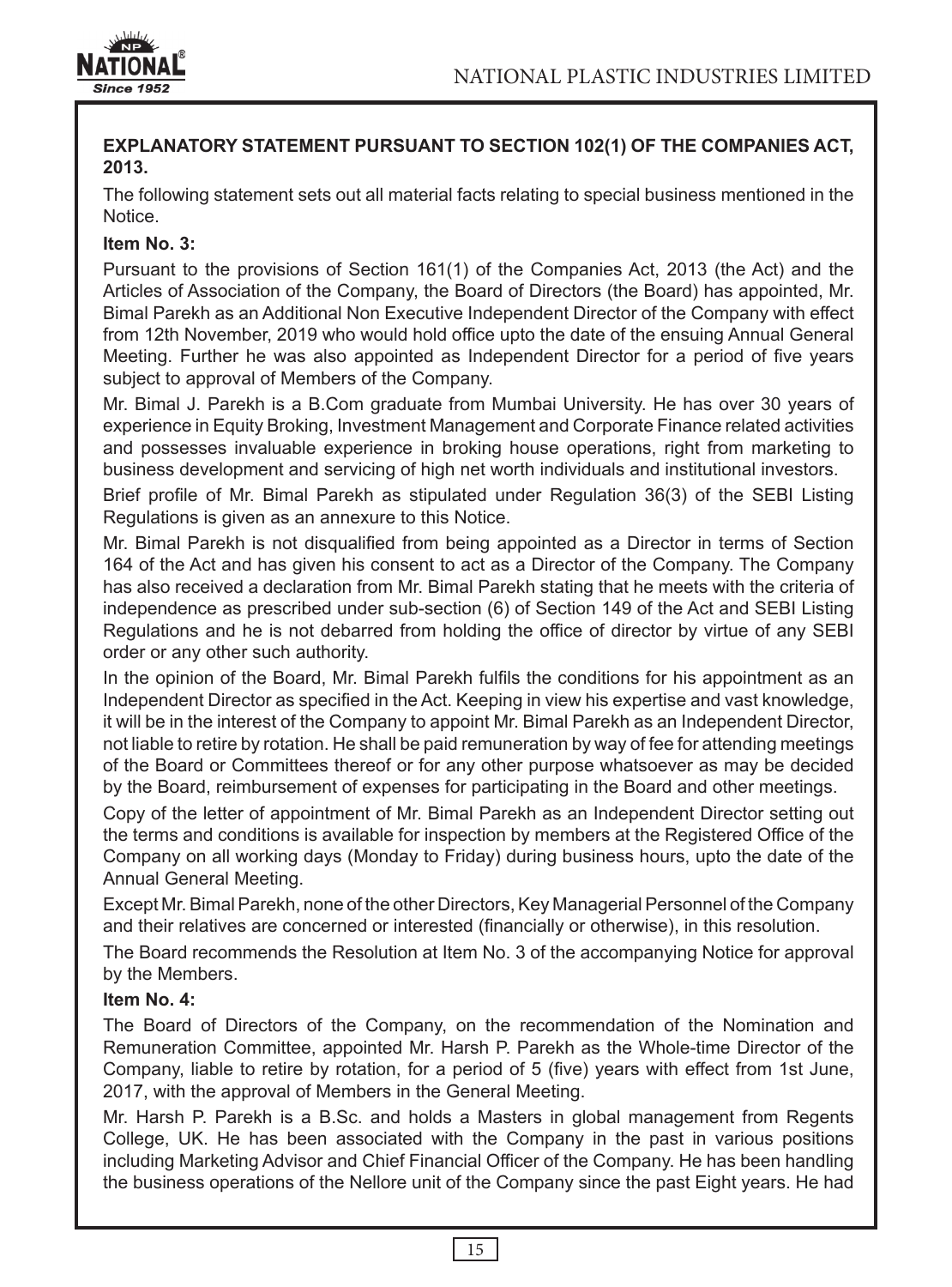

been involved in the setting up of the Nellore division of the Company which deals in plastic flooring products and has presence pan India. Prior to starting his career at National Plastic Industries Limited, he has been associated as an intern with companies like Parle Agro and Keter (Israel) and has acquired practical experience in the area of Marketing and Product development. He has experience in general Business administration. In 2015, Mr. Harsh P. Parekh took over as the Chief Financial Officer of the Company. At the Company, he has been involved in several activities, such as, setting up of the new division of the Company at Nellore, project development and evaluating new avenues for product development.

He is currently not holding any Directorships. He holds 3,26,500 equity shares of the Company.

He is not disqualified from being appointed as Director in terms of Section 164 of the Companies Act, 2013 and have given his consent to act as a Director of the Company. The Company has received a notice in writing from a member alongwith the deposit of requisite amount under Section 160 of the Companies Act, 2013 (the "Act") signifying his intention to propose the appointment of Mr. Harsh P. Parekh as a Director of the Company.

The remuneration and other terms and conditions of Mr. Harsh P. Parekh's appointment as Whole-time Director as set out in the resolution is subject to your approval.

This explanatory statement and the resolution as set out in item no. 4 may also be read and treated as disclosure in compliance with the requirements of Section 190 of the Companies Act, 2013.

Mr. Harsh P. Parekh may be deemed to be concerned or interested, financially or otherwise, to the extent of the aforesaid shareholding in respect of his appointment as a Director.

Mr. Paresh V. Parekh, Managing Director and Mr. Ketan V. Parekh, Joint Managing Director who are relatives of Mr. Harsh Parekh, and their other relatives, to the extent of their shareholding in the Company, may be deemed to be concerned or interested in the appointment of Mr. Harsh P. Parekh.

The Terms and Conditions of remuneration of Mr. Harsh Paresh Parekh as a Whole time Director of the Company are tabled below; viz;

- 1. PERIOD OF APPOINTMENT: 5 (Five) Years from 01.06.2017 to 31.05.2022
- 2. SALARY: Rs. 1,75,000/- per month.
- 3. PERQUISITES:
	- a) Housing: Free furnished accommodation or HRA of Rs. 35,000/- per month in lieu of company provided accommodation.
	- b) Conveyance Allowance of Rs. 15,000/- per month.
	- c) Leave Travel Concession for self and family, once in a year as per the rules specified by the Company.
	- d) Fees of club other than admission and life membership fee of maximum two clubs.

### 4. BENEFITS:

- a) Contributions to the Provident Fund, Superannuation Fund as per the rules of the Company.
- b) Gratuity not exceeding half a month salary for each completed year of service.
- c) A car with chauffeur shall be provided for the Company's business.
- d) Telephone facility shall be provided at residence, personal long distance on telephone and use of car for private purpose shall be borne by him.
- 5. The aggregate of the remuneration and perquisites as aforesaid in any Financial year shall not exceed the limit from time to time under Section 197, Section 198 and other